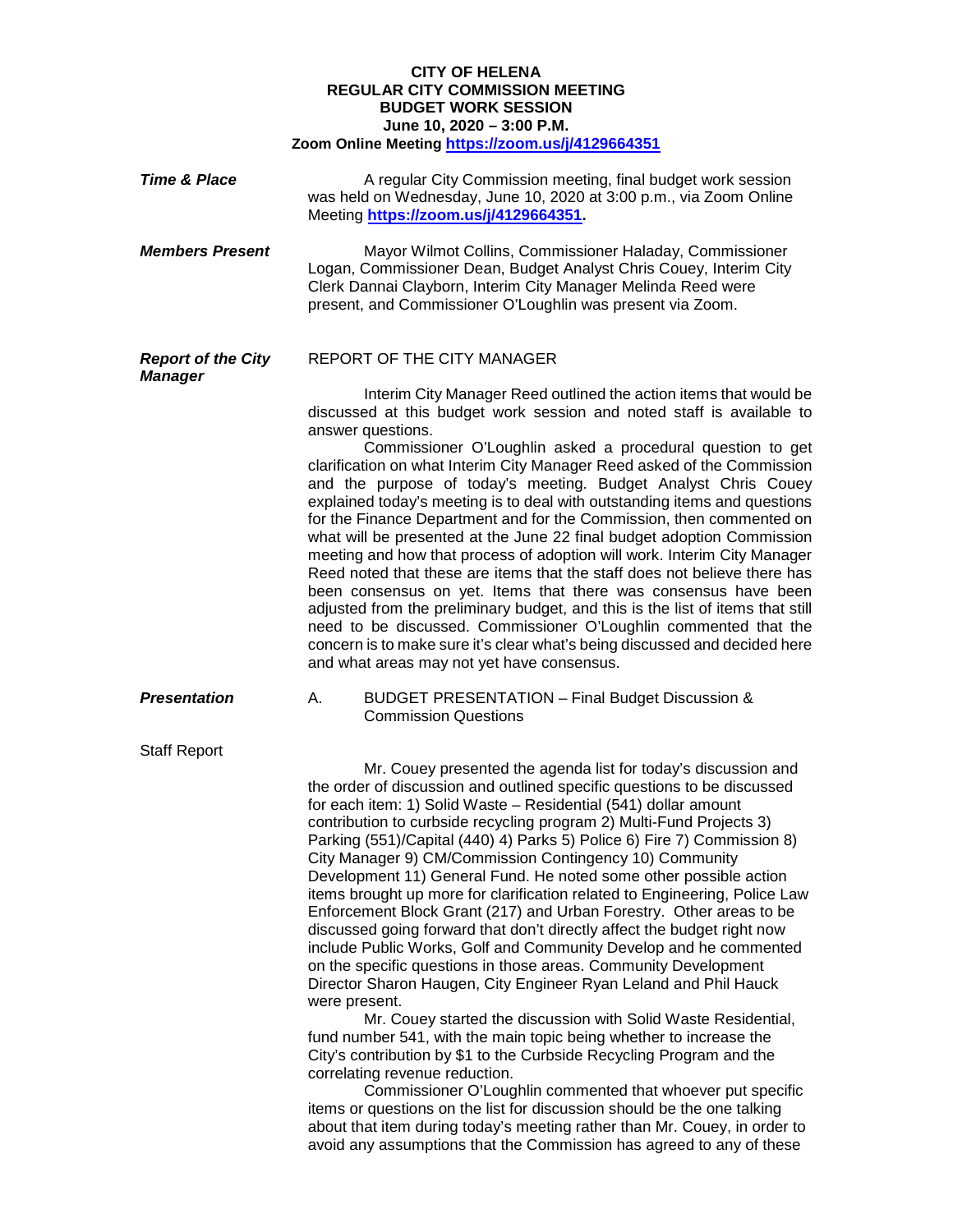at this point. Mr. Couey noted that some items on the list were received from the commissioners and some items were identified by staff as needing clarification from the Commission. Commissioner O'Loughlin asked what the projected revenue reduction would be. Mr. Couey said the direction being sought is consensus on that \$1 amount or if it should be increased or decreased. Commissioner Logan indicated he was comfortable with the current existing contribution. Commissioner O'Loughlin commented about the goal being to increase participation in the program by reducing the cost for participants and directed a question to staff on if this reduction would be the best value and use of in order to get more people to recycle. Commissioner Dean added her thoughts on options regarding glass recycling and Mr. Couey commented on that being a different project from a different fund. Commissioner O'Loughlin, Commissioner Haladay and Mayor Collins stated they were comfortable with the \$1 reduction.

Mr. Couey addressed some related points and questions that had been brought up including the warm storage building and adding glass to off-site recycling. Commissioner Dean asked about items on the list that are part of the FY20 schedule/debt service and City of Service grant and Mr. Couey provided further information. Commissioner Dean further commented on the City of Service grant related to the budget for FY20 and FY21. Commissioner Logan commented about the warm storage building, past discussion about that in other work sessions and that staff came back with their cost/benefit analysis. Mr. Couey said this topic came up for discussion in the first work session about enterprise funds but not as an action item for that fund, and explained it was already listed in the FY20 budget and wasn't affected by debt issues. Commissioner Logan added that there was also a previous discussion about residential waste, the transfer station and COVID impacts; he received feedback from people and indicated a preference that funds be used to help residents than for a structure.

Commissioner Haladay added his thoughts on the warm storage building and suggested that the pros and cons be discussed at the bid night rather than in today's session, as well on funding for specific organizations through the adopted budget.

Mr. Couey indicated agreement that the proper venue for discussion of any concerns commissioners might have about this particular project would be at bid award but a vote could be taken now. Commissioner O'Loughlin noted that this isn't a line item in the FY21 budget so there's no action on it to be taken today, that should be done when the decision to award the bid or not comes up. Commissioner Haladay concurred that today's not the right time for another discussion about this project. Mr. Couey explained this item was on the list for today due to getting feedback from commissioners about this being something they wanted to revisit. Mayor Collins recommended this be put off until they get to the yes/no point of the bid award since the money is already allocated in this fiscal year's budget. Further discussion followed about the schedule of the bid award and carrying over the funding into the next fiscal year; City Engineer Ryan Leland added comments.

Moving on to the next sub-topic of adding glass to off-site recycling, Mr. Couey noted this is more of a conversation to be had going forward in the future about the whole recycling program, not with regards to the FY21 budget given where the process is at this point.

Commissioner Dean noted her interest in having funds available for it for FY21 but understood about the scheduling and needing to work with the County about the program. Discussion followed about scheduling a joint work session with the County. Commissioner Haladay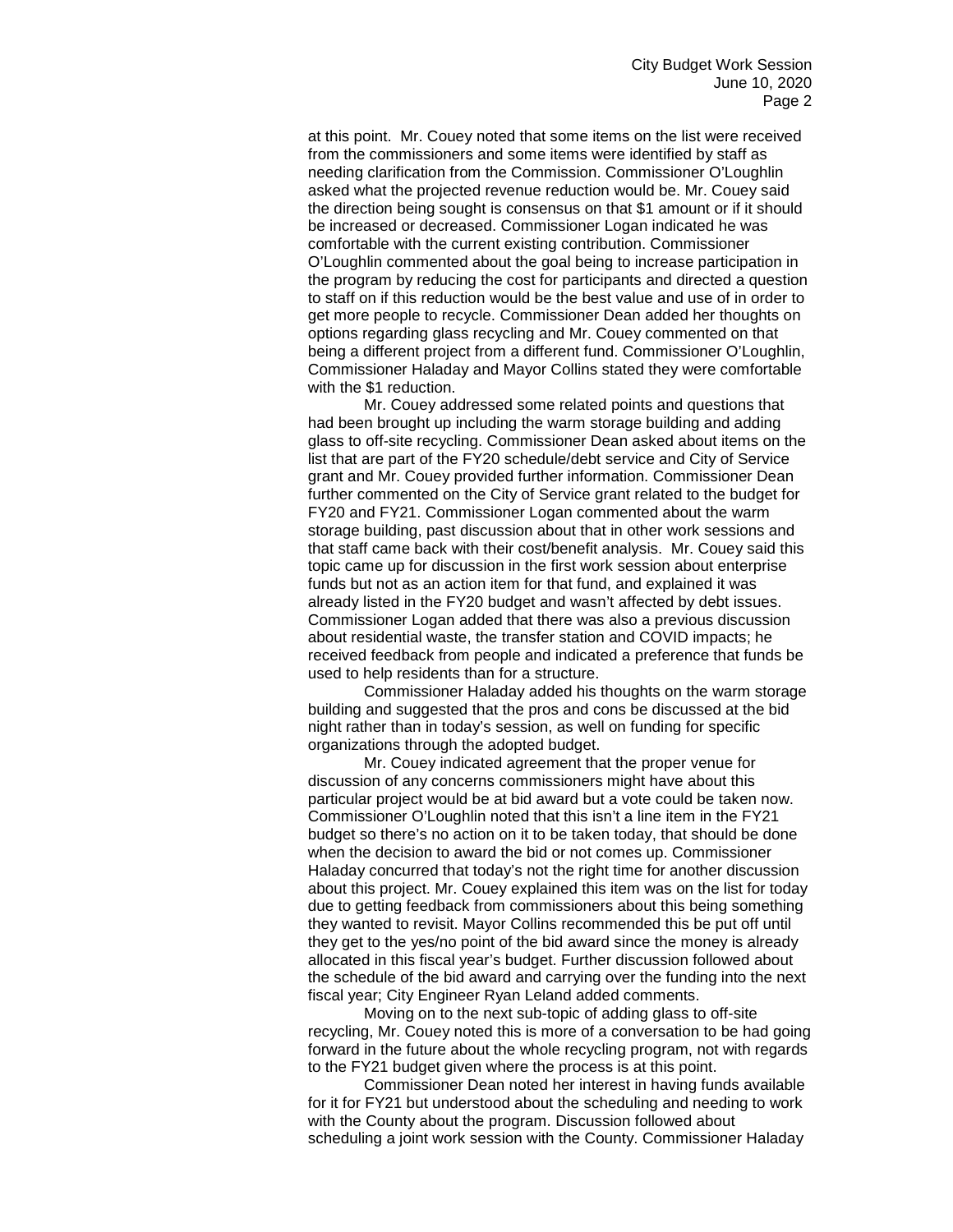commented on this being another item that shouldn't be on the list for discussion today since it's been discussed previously, involves the County and policy concerns, and today's agenda is to get through a specific list and make decisions about dollar amounts; it will need to be a budget amendment after further conversations or put off till next fiscal year. Mayor Collins recommended this be added to the agenda for the next City-County joint work session.

Mr. Couey moved the discussion to the next topic of Multi-Fund Projects, which include the Rodney Street project and the Cruse Avenue water/wastewater/stormwater project. Commissioners should have gotten an email from City Engineer Ryan Leland regarding Rodney Street estimate and timeline but Mr. Leland said if that wasn't received he can provide that information; he further provided additional information about the project timeline and getting bids from contractors. The question is whether or not to start the project this year or push it off until next spring.

Commissioner O'Loughlin expressed concern with just hearing about the timeline now and not having gotten that email and asked if this means adjusting the FY21 budget, or if the recommendation is not to do the project this summer. Mr. Leland commented about not asking for any changes to the budget and getting the project out for bid as quickly as the consultant can do, which they have said is six weeks. Commissioner O'Loughlin asked Interim City Manager Reed to add this as an agenda item quickly so the public can be informed of the project delay.

Going on to the next item under this topic, which is the \$100,000 Engineering increase for Cruse Ave. to be split among different funds, Mr. Couey explained this was sent to Finance as something to be discussed today. Mr. Leland commented that without this funding there's nothing available to move the project forward with the preliminary engineering report, notwithstanding additional costs for the design. Commissioner Logan asked about the history of this project and past decisions leading up to this point and Commissioner Haladay provided historical background information. Commissioner Logan commented about millions of dollars' worth of past capital projects which have been committed to and then deferred as well as other projects like road repair in the city that he's heard feedback from constituents that need to be addressed. Commissioner Logan stated he has concerns about taking on such a large and complex project like Cruse Ave. Commissioner O'Loughlin noted that it is a good question about how the overall project would get funded and agreed that TIF advisory board or the new redevelopment agency would have to look at using TIF funds to possibly finance the project. Commissioner O'Loughlin noted that this is a way for the commission to keep the project moving forward, knowing that TIF funds would ultimately be considered to finance the overall project.

Commissioner Dean commented on the need for the City to have a housing strategy and that Helena's affordable housing problem wouldn't be helped by condos being built on Cruse; \$100,000 would be better spent developing that housing strategy to meet the needs of marginalized people without access to housing.

Commissioner Haladay expressed disagreement with Commissioner Dean on that point with regards to the funding, and with regards to the long-term vision and plan for the Cruse Ave. project and its potential, which could include housing.

Mayor Collins took a vote on the \$100,000 increase; all the Commissioners and Mayor Collins voted in support.

Commissioner Dean asked since funds are coming from TIF if the \$100,000 could be used for a housing strategy that would impact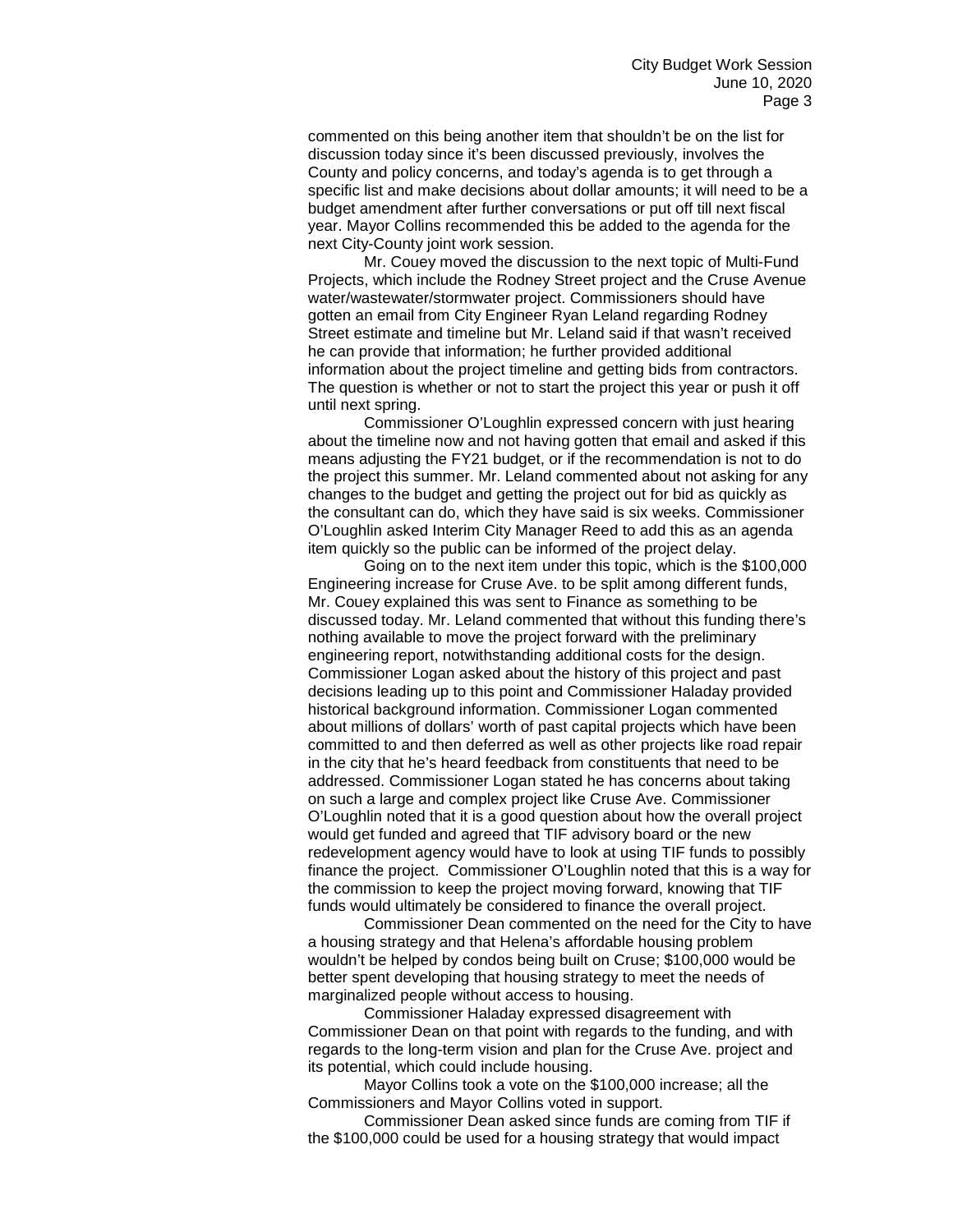downtown more than anything, rather than on an engineering design for a project that might not happen. Commissioner Haladay suggested that could be proposed and Commissioner O'Loughlin added that's possible although it's not on today's list. Commissioner Haladay expressed support for the engineering study if the Cruse Ave. project is valuable for the city but the development of a housing strategy is also a valuable option to be considered if it's proposed.

Mr. Couey moved the discussion on to the next topic, under Parking (fund number 551) and Capital (fund number 440), where the main question for conversation is postponing a purchase of sweeper equipment until FY22. Commissioner O'Loughlin proposed Parks/Parking could continue using the current sweeper which would then be reflected in the budget as cost savings since Parking is currently in the red. Transportation Systems Director David Knoepke explained what conversations have happened between Parking and Parks about sharing Parks' sweeper. Mayor Collins asked about the impact only having one sweeper between two departments would have especially during the winter and Director Knoepke commented on that; Director Ponozzo added that sharing the equipment between departments is workable and provided clarification on how coordinating the use of the equipment during the day would work. Commissioner O'Loughlin noted this is a good short-term fix but doesn't put the parking fund in the black, and a later conversation is needed about balancing this fund. Mr. Couey asked for clarification about the consensus on this item and was told the decision is to put off getting a new sweeper and sharing the current one. Discussion ensued as to which sweeper and which fund are being addressed, and what equipment will be shared or purchased in FY21. Mayor Collins asked Director Ponozzo which option would be best for the department and indicated that's his position. Commissioner Dean commented about budget amendment options if the shared sweeper dies over the winter and Mr. Couey expressed agreement that a budget amendment could be done in that event.

Mr. Couey moved the discussion on to another item in the 440 fund which was for replacing Cherry playground and rebuilding the Civic Center tennis courts and the reductions in the expected costs for both projects resulting in a large amount of funds being left over, and explained how that's reflected in the budget. The question is reappropriating those savings and re-allocating them towards restoring the Fire Tower. There will probably be a carry-over into FY21.

Commissioner O'Loughlin asked if this was a request from staff or a commissioner and Mr. Couey said it was a staff request; Commissioner O'Loughlin asked about the Fire Tower being covered by private donations and inquired of Commissioner Logan about past conversations about that. Commissioner Logan and Director Ponozzo provided background information on some private funding that was available via grants that have been applied for, and the specific dollar amounts.

Mr. Couey moved on to the next area for discussion regarding the Police & Court fund, number 012. Chief Steve Hagen and Farah Lane were present via Zoom. The topic to be addressed is revisiting and re-writing HPD policies and procedures and the cost for Lexipol to do that, and Mr. Couey commented and provided background on it relative to the budget; the question for the Commission is if this is something they want to look at funding for next year. Commissioner Dean asked if there was a contract with Lexipol or if this project could be re-bid; Mr. Couey explained the County uses Lexipol and Chief Hagen provided additional comments about the services Lexipol provides. Commissioner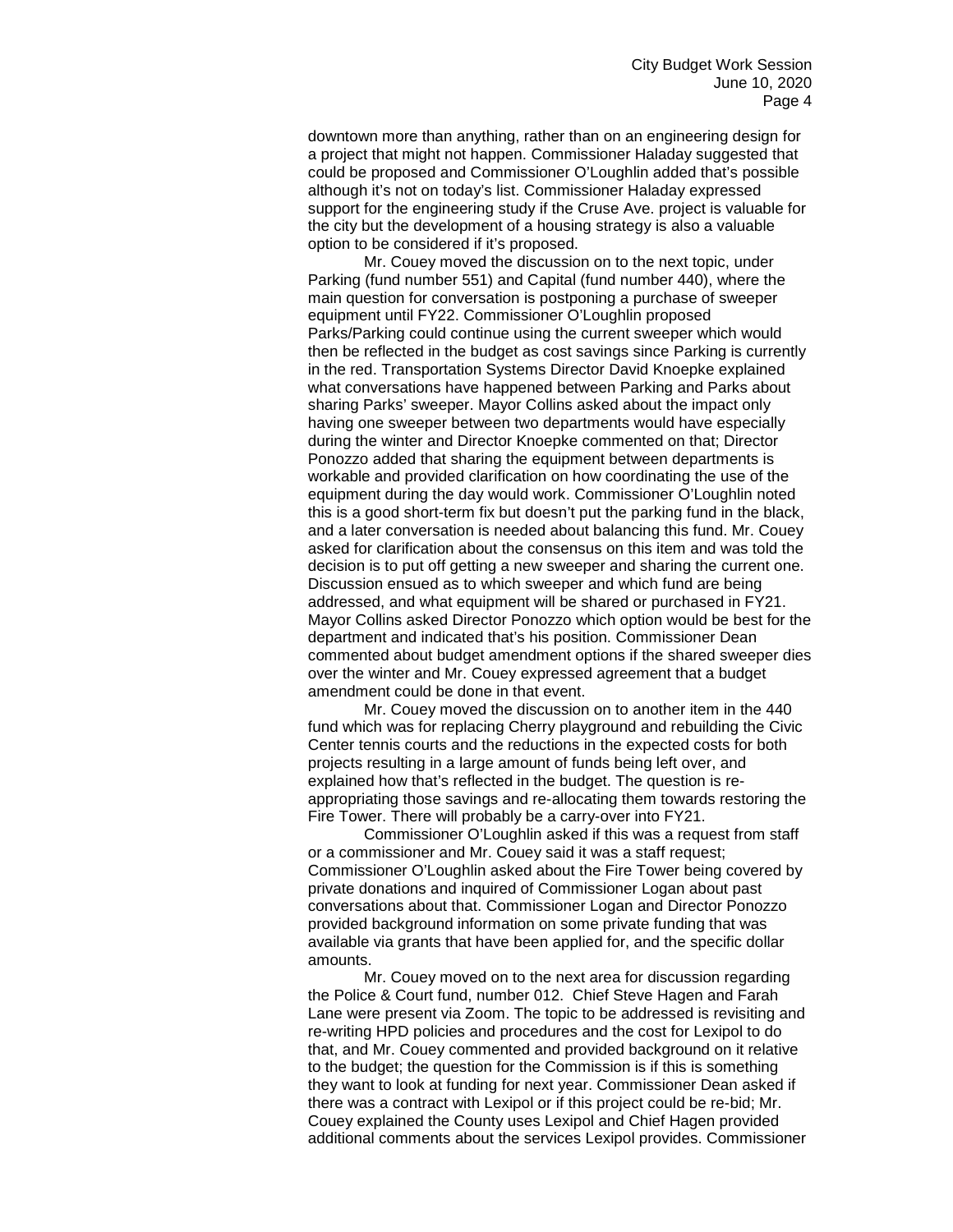Dean commented about policy-writing and how that shapes the direction the HPD wants to go, and the need to start from a policy template that aligns with the desired outcomes and how that's something to be sure the company used has available as a model policy, if this isn't done via the RFP process.

Commissioner O'Loughlin expressed agreement with Commissioner Dean's point and appreciation of Chief Hagen's approach to these policies, and asked about what's reflected in the budget. Interim City Manager Reed and Mr. Couey provided clarification on that point. Commissioner O'Loughlin indicated some concerns about providing additional funding to the police budget without having further discussions with the community reflected in their policies. Commissioner Dean added comments about current national conversations about systemic racism and all the areas that affects not just police. Chief Hagen indicated HPD policies already needed updating, and community input is a big part of that process. It's possible this could be funded with the current budget without anything additional, but the issue is HPD staffing.

Commissioner O'Loughlin commented in response to Commissioner Dean's question about this being the right place for this to be discussed, or if any allocations should be under the City Manager's budget. Commissioner Logan asked if this line item was just for the HPD and Chief Hagen indicated yes that's the case and further briefed the Commission on Lexipol and what it is. Mayor Collins added his opinion that the City should move forward with this to ensure officers are trained and policies are updated. Commissioner O'Loughlin said she would support moving funds for this into the City Manager's budget not the HPD budget and Commissioner Dean expressed agreement with that approach, just with the \$45,000 specifically allocated to HPD. Interim City Manager Reed and Mayor Collins commented about the dollar amounts. Commissioner O'Loughlin agreed with Commissioner Dean about not moving forward with spending money if policies don't reflect Commission feedback; it's fine to review policies but the question is who's doing that review. Commissioner Dean commented about policy reviewing services and how the process works. Chief Hagen provided further comments about policy review, what Lexipol offers and setting aside funds.

Mr. Couey moved the discussion to the next item, DigiTicket for HPD, and how the cost for that will need to be budgeted for FY21 – should it be listed specifically as a budget line item for FY21 or should it be paid for using savings from FY20. Interim City Manager Reed noted this is used by both Municipal Court and HPD so it could be listed in either budget. Commissioner Loughlin asked who wants this software and Chief Hagen opined it's more important for court than HPD. Commissioner Dean asked if demographic data could be pulled from the system about DigiTicket tickets that were written and Chief Hagen explained that's not possible with this particular system, which only gets information listed on individuals' driver licenses. Dispatch and records management system have some capability as far as demographics but that's an issue for community discussion, and a different budget. Commissioner Dean stated she was in favor of moving forward. Commissioner Haladay said he agreed with Mayor Collins about moving this to the court's budget and discussion ensued about general funds being used to cover that. Commissioner O'Loughlin commented about this being a priority for the court moving forward.

Mr. Couey moved the discussion to the next item to be addressed, the Fire Inspector position, under the General Fund number 011, and the \$120,000 for salary and benefits added to the fund.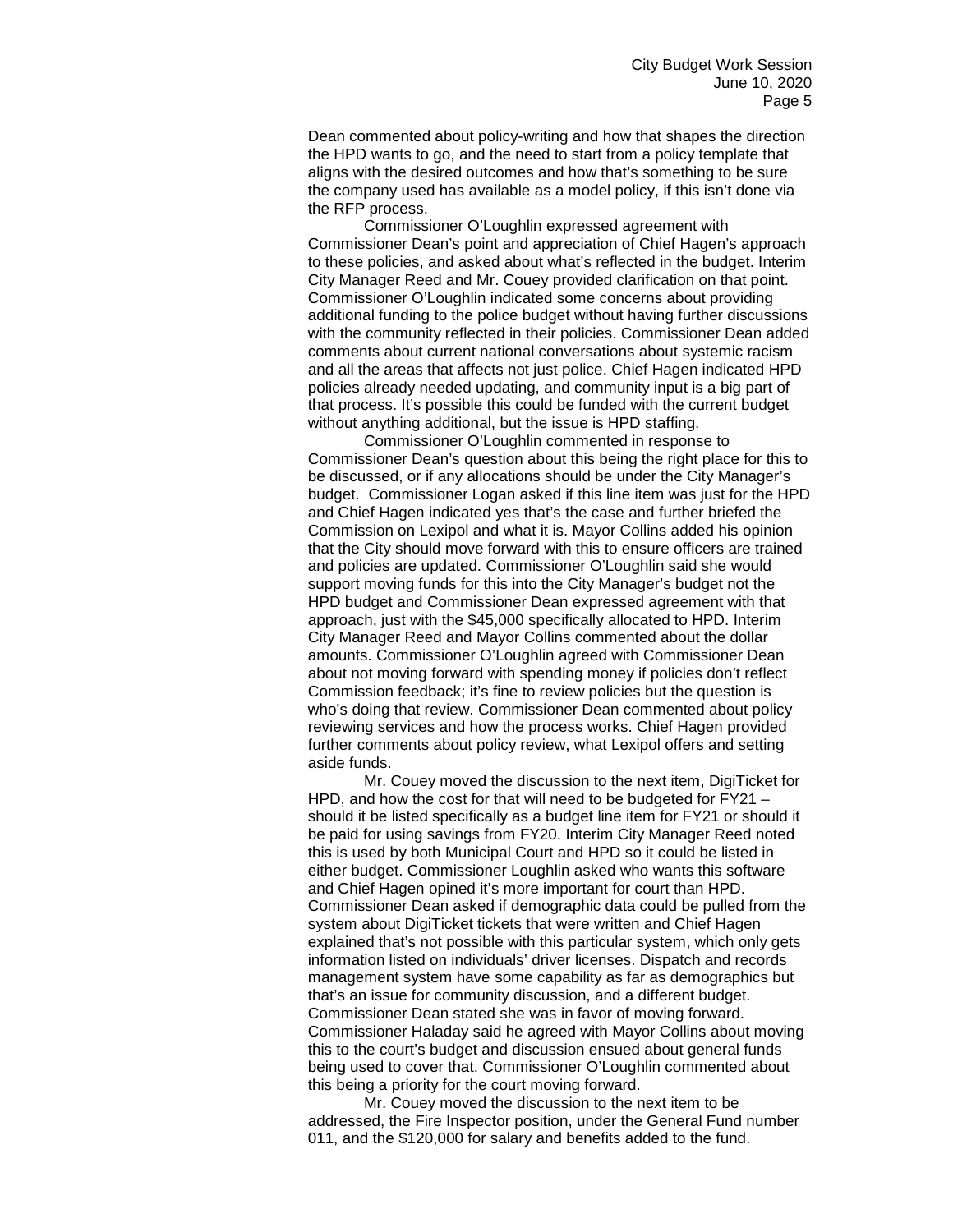Commissioner O'Loughlin commented regarding the Fort Harrison contract, the need for any additional capacity and expressed concerns about how this came up given the state of the general fund and other Commission priorities; she stated she does not support adding this position at this point and further conversations about capacity can be held later.

Commissioner Logan commented he brought this item up for discussion and further talked about the Fort Harrison contract and funds which were originally meant to go to the Fire Department and what those were meant to cover, as well as staff capacity for handling this additional facility. He expressed support for the Fire Inspector position assuming the budgeted number is accurate.

Commissioner Dean commented about what she's heard in town about Fire Department response times not being that great. She expressed interest in knowing where salary/benefits fall within the Fire Department. Mr. Couey explained Chief Wood had classified this position as that of lieutenant so that's the basis for the pay range. Commissioner Logan explained the different positions in the Fire Prevention Bureau and where the inspector position would be structured. Mayor Collins inquired about who is currently doing City inspections and Commissioner Logan provided information about how that's being handled among the current positions as well as prioritization of different facilities since only certain types of facilities must be inspected annually. Commissioner Dean commented on inspection requirements for restaurants. Commissioner Haladay expressed reservations about budgeting for this position since FTE positions weren't discussed during this budget season and commented about the need for inspections within the city and the necessity of having a full-time position for that; he stated he cannot support moving forward with the position in this form. Mayor Collins and Commissioner Dean expressed support for moving forward with this position.

Interim City Manager Reed noted that two hours had been allotted for this meeting and they are at that point now, but recommended that the work session continue to allow for public comment at the end.

Mr. Couey moved the discussion on to the next item under the Commission budget, General Fund number 011, which is Personnel Services, Salaries & Wages – the question was to address the FY20 expenditures for personnel. Commissioner O'Loughlin noted this was her suggestion in anticipation of continued Commission budget vacancies, given the situation with the General Fund negative balance. Her suggestion is to lower the FY21 budget to reflect actual expenditures from FY20 for personnel services. Commissioner Dean asked if that mean eliminating the sole vacant position of Deputy City Clerk and Mayor Collins also asked for clarification. Mr. Couey commented that his understanding of Commissioner O'Loughlin's request is to reduce the FY21 budget in order to no longer fund the Deputy Clerk position for FY 21, not to eliminate that FTE position. Commissioner Dean expressed her desire for the Commission to be more proactive in making things available to the public, i.e. posting Zoom videos of Commission meetings for people to listen to, and the capacity for doing that is not really there without a Deputy Clerk. Commissioner Logan expressed agreement with Commissioner Dean. Mayor Collins stated his opinion that the Clerk's office has been neglected and certain tasks that need to be done haven't been. He asked Interim City Clerk Dannai Clayborn for insight on tasks that have been neglected and she provided comments and further background information.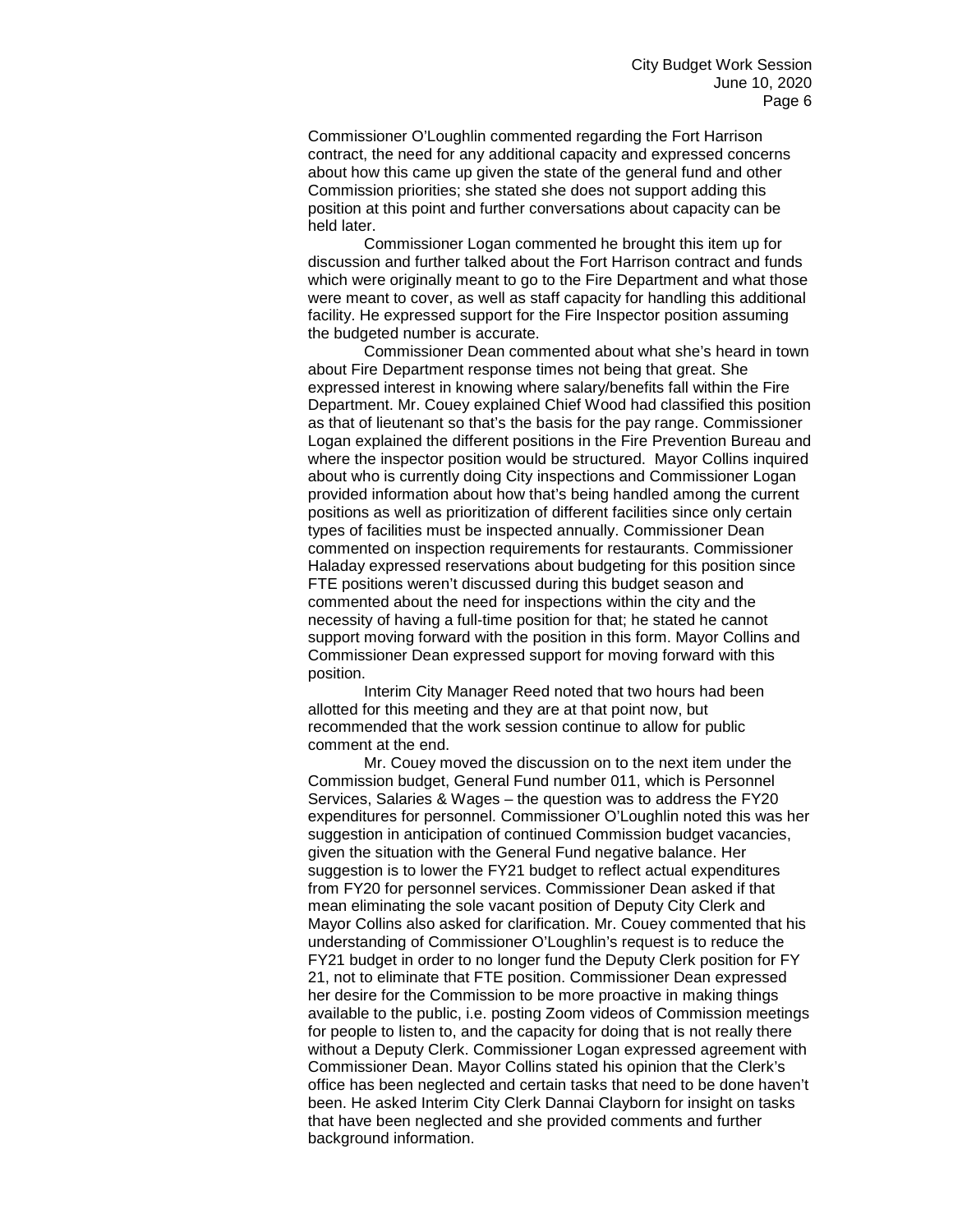Commissioner O'Loughlin commented about the office of the City Clerk and how that falls completely under the City Commission's authority and has nothing to do with the City Manager's office. Her idea was to reflect the decreased capacity in next year's budget in an effort to balance the budget this year.

Commissioner Haladay suggested this budget line item should be left as is, if the plan is to expend those funds, since there no longer seems to be anywhere left to save money. Mayor Collins reiterated his original comment about the neglect of this office and said it should be funded so it can function as intended. Commissioner Logan expressed support for the City Clerk's office. Mr. Couey was instructed to move forward with funding this office.

Mr. Couey moved the discussion on to the next item under the Commission budget, which is Election Expenses, to clarify any confusion about these given an election wasn't anticipated within FY21's budget. Commissioner O'Loughlin had suggested some funds be included in this line item. Interim City Clerk Clayborn added her thoughts regarding possible election expenses that might arise before the end of this fiscal year. Commissioner Haladay and Commissioner O'Loughlin stated they were comfortable with bringing this item to zero.

Mr. Couey moved the discussion to the next topic for the City Manager's budget, which relates to Commissioner O'Loughlin's suggestion to reduce it by \$5500. Commissioner O'Loughlin asked about trimming some subscriptions that might not need to be continued; Interim City Manager Reed provided further comments about subscriptions relating to the PIO and sustainability coordinator position and asked that this budget item not be reduced. Commissioner O'Loughlin expressed appreciation for the clarification and noted if these subscriptions are being used by the CMO then she is fine with leaving that in the budget. Commissioner Dean inquired about the PIO advertisement.

Commissioner O'Loughlin further asked about Other Contracted Services and reducing those funds. Mr. Couey explained this is where the previously discussed funds for policy review would end up, provided more background information and explained the numbers for FY20 and FY21. Interim City Manager Reed provided additional commentary. Mayor Collins, Commissioner Dean and Commissioner O'Loughlin asked about different specific line items like PIO Graphic Design, and about reallocating funds from areas like the housing study or growth policy. Commissioner O'Loughlin asked about savings for FY20 being reflected in the FY21 budget, and reducing funds in FY21 being shown in that year's budget as a reduction in the general fund. Mr. Couey commented on the difference between balancing the budget and the ending cash balance in different accounts. Discussion ensued about decisions being made about funding or cutting initiatives like the housing/transit study versus reallocating the funds towards things like the growth policy. Commissioner O'Loughlin recommended reducing the City Manager budget by \$60,000. Commissioner Haladay commented on why these items were listed under the City Manager budget for this year and the necessity of possibly rolling these funds back for the City Manager since there's no capacity for that in the next year, even though these are good projects; he expressed discomfort with moving forward budgeting for these funds since there's no specific proposal pending on what to do with them. Commissioner Dean disagreed and commented about contents of the growth policy regarding goals and work plan. Commissioner Haladay expressed support for the growth policy but reiterated the need to be cautious when budgeting for non-tangible projects for FY21. Commissioner O'Loughlin asked if the growth policy had been discussed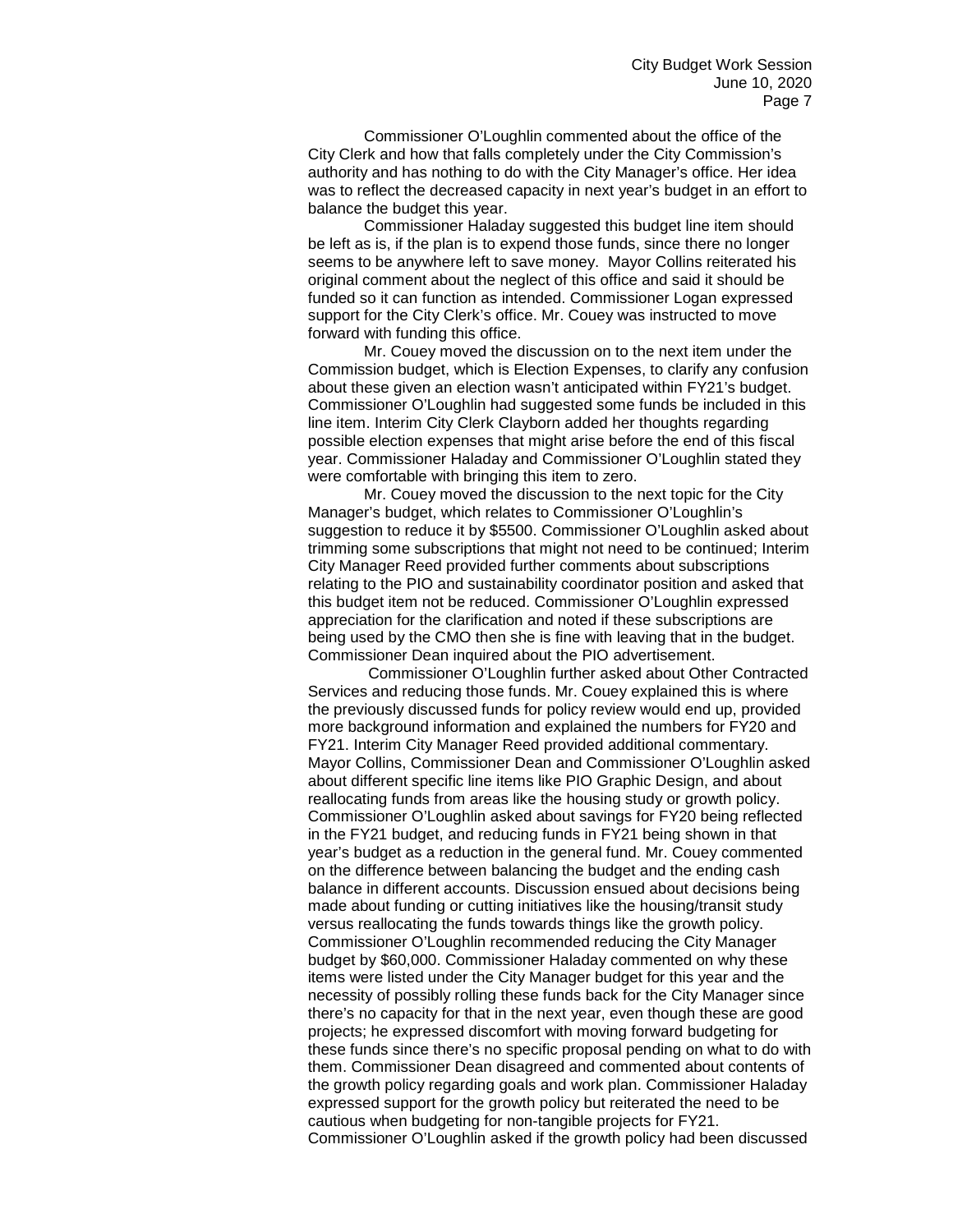with Community Development Director Haugen in the context of the FY21 budget; Commissioner Dean provided comments to clarify what's being proposed with regards to the workplan. Mayor Collins suggested that the work session discussion move forward given the time constraints, after a vote be taken on removing the transit and housing study expenditures from the FY 21 City Manager budget. Commissioner Dean noted her proposal was to re-allocate those funds to the growth policy initiative and that's what she is supporting. Commissioner O'Loughlin voted in favor of eliminating the expenditures. Commissioner Dean commented regarding the lack of consensus or discussion on this item. Commissioner Logan, Commissioner Haladay and Mayor Collins expressed support for removing these studies.

Mr. Couey asked for a dollar amount for the growth policy initiative; Commissioner Dean said \$60,000 and asked about prioritization of the action items and Community Development's work plan. Commissioner O'Loughlin spoke in favor of prioritizing tangible items like creating a redevelopment agency that would move the City forward with implementation of the growth policy within the constraints of \$60,000 and project capacity issues. Commissioner Logan and Commissioner Halladay voted against reallocating funds to the growth policy.

Mr. Couey moved the discussion to the next item to be addressed, \$50,000 for the redevelopment agency, under Community Development, fund number 014. Community Development Director Sharon Haugen was present via Zoom. Commissioner O'Loughlin provided background historical information on this topic and raised the question of bringing in an outside consultant to assist with the development of the agency as opposed to doing it internally with staff. Director Haugen expressed support for Commissioner O'Loughlin's proposal of bringing in a consultant. Commissioner Haladay and Commissioner Logan expressed support for the proposal.

Mr. Couey moved the discussion to the next item to be addressed, the Development Engineer position under Community Development, fund number 014, and noted Director Haugen's input that the budgeted amount is not enough to pay for the position, as well as other conversations about the Housing Coordinator position. The proposal is to switch the position title from Development Engineer to Housing Coordinator with no other FTE position changes. Commissioner O'Loughlin asked if this position had been added last fiscal year, expressed being comfortable with the shift in job title but asked for more information about the job description later on as part of a bigger conversation about the City's role in housing. Commissioner Haladay indicated support of the proposal.

Mayor Collins asked a procedural question about whether to open the floor now to public comment or to keep going with the budget work session discussion. Commissioner Haladay indicated a preference for continuing to push forward with the discussion and get decisions made tonight. No objections were received by the rest of the Commission. The general consensus was to finish up talking about the General Fund and more specific questions and possible actions can be addressed by staff.

Mr. Couey moved the discussion to the next area to be addressed which is the Loan Repayment program, fund number 238. The first item was \$50,000 which was proposed to increase to \$60,000 because of the loan capacity. Commissioner Dean asked if there would be an opportunity to discuss what the criteria for execution of each loan would be, and her desire to have a further discussion about project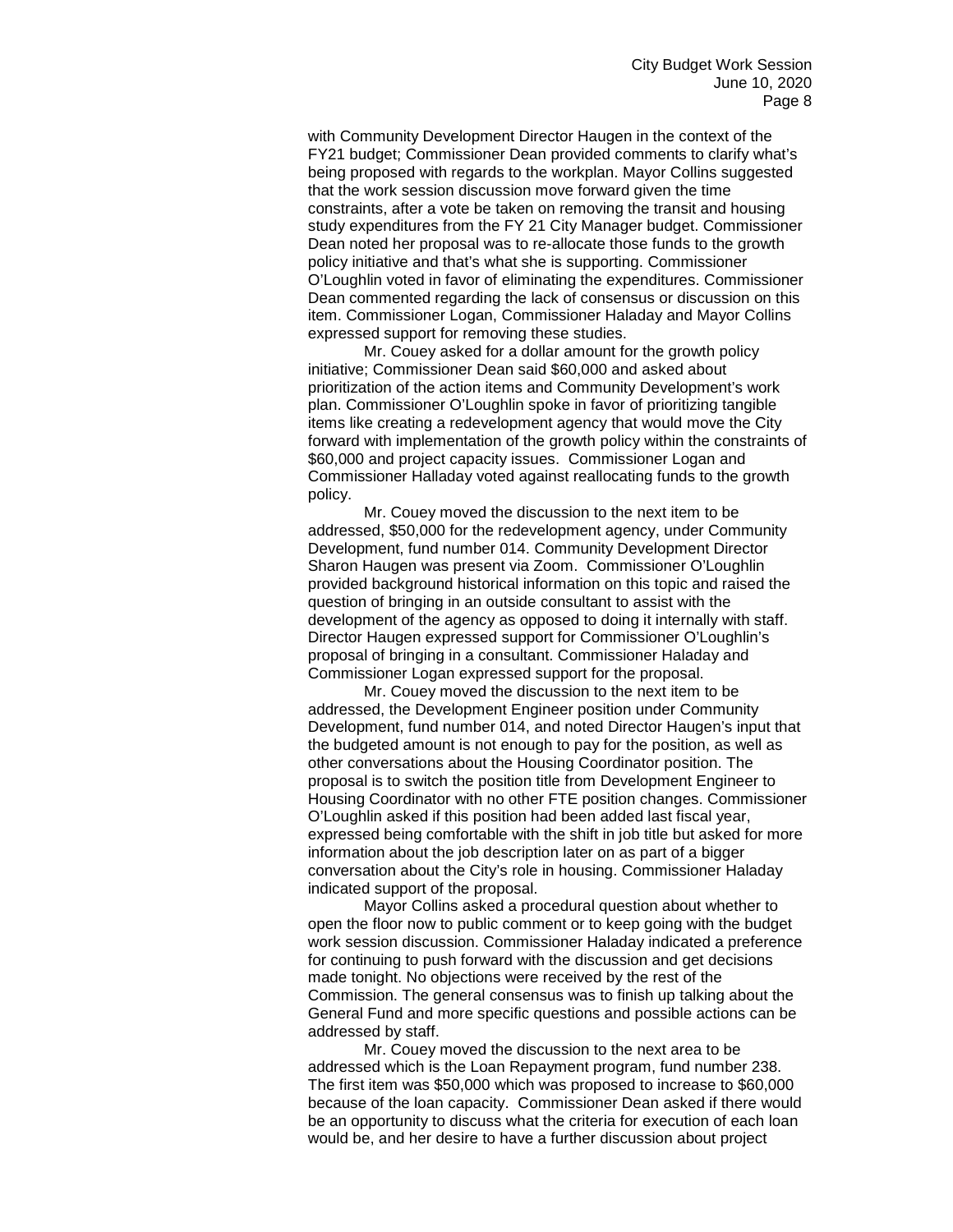prioritization and Mr. Couey explained how he'd met with Director Haugen and Mr. Judge about this. Commissioner O'Loughlin commented regarding how to approach the goal of reaching low-income families and solar energy incentives through this loan program and asked if the fund was currently at a zero balance. Mr. Couey and Commissioner Haladay commented about the numbers and tax receipts coming in. Commissioner O'Loughlin indicated her preference to leave this fund as is.

Mr. Couey moved the discussion on to the next item, the increase in the transfer out from the general fund to the Capital Transit fund, number 580, by \$50,000 to help it reach \$300,000 which it has been at historically. Commissioner O'Loughlin asked Director David Knoepke for his thoughts on whether he's fine with a general fund transfer of \$250,000 or should \$300,000 be considered. Director Knoepke stated the budget was based on assuming it would be \$250,000. Mayor Collins asked about the impacts of COVID on transit ridership and asked the Commission for consensus on leaving this line item as is. No objections were received from the Commission.

Mr. Couey moved the discussion on to the grant contributions to the general fund. Mayor Collins expressed his thoughts that these should be left as is. Mr. Couey explained what funds were already put in here after the initial budget work session. Commissioner O'Loughlin commented on why the process was gone through last year and the history behind this, and how decisions are made about funding different community organizations. She moved to strike funding for the General Federation of Women's Clubs. Commissioner Dean commented on the dollar amount provided in funding to that organization, and Commissioner O'Loughlin and Mayor Collins inquired as to the nature of the program and the services provided. Commissioner Haladay indicated support of striking this funding. Commissioner Logan indicated support for leaving it. Commissioner Dean was in favor of leaving it.

Mayor Collins asked the Commission if discussion was desired on the amount budgeted for the workplace climate survey. Commissioner Dean commented her opinion that doing this survey would be necessary to assist the permanent City Manager in improving the City environment and retaining the best staff. Commissioner O'Loughlin asked for more details and Commissioner Dean explained what Interim HR Director Sheri Hall was working on as far as reaching out to a consultant. Interim City Manager Reed indicated she hasn't gotten numbers back yet. Commissioner Logan commented on this project's importance in the future after a full discussion at an administrative meeting. Mayor Collins asked that this be put on the agenda for the next admin meeting. Commissioner O'Loughlin asked about the timeline, goals and purpose of this sort of study and how it would be useful to the new City Manager. Commissioner Dean commented on the general experience of conducting this type of employee survey at larger and private sector companies. Mayor Collins asked about the cost of doing a survey. Mr. Couey explained they don't have a number right now without the consultant in attendance at the meeting and Interim City Manager Reed added further comments as far as funding and developing the process through admin meetings. Dr. Thomas was in attendance via Zoom for this portion of the meeting and provided insight into the necessity of determining the scope of a survey in order to develop it and gain accurate results. Commissioner O'Loughlin indicated her preference for hiring a new City Manager first then proceeding with this discussion. Commissioner Logan opined he would have preferred to have the conversation sooner at an earlier admin meeting; since that didn't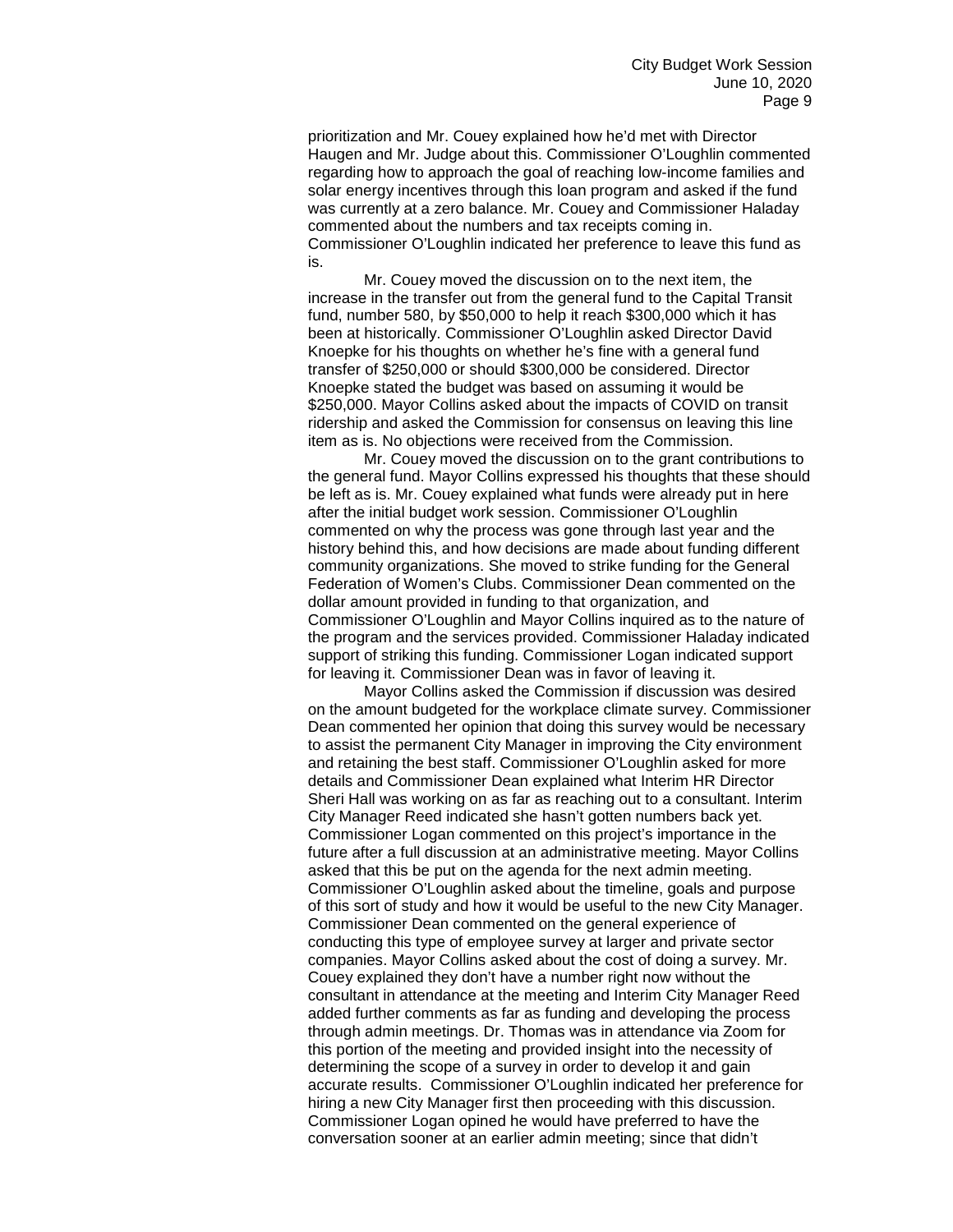happen, the Commission doesn't have a number so it's hard to justify doing the survey without the scope discussion. Commissioner Dean asked if information could be provided before budget adoption on June 22 and if it could be discussed at an admin meeting so the project can be done in the next fiscal year and it can be included in the budget.

Interim City Manager Reed stated this could be added to the agenda for the admin meeting on June 17. Commissioner Haladay asked about the expectations as far as data for the costs of a survey like this, since a discussion on scoping the survey is outside the purpose of tonight's work session. He asked what staff would bring to the table at an expedited admin meeting discussion to provide the Commission with tangible numbers for the scoping process so they can make an informed decision at short notice. Interim City Manager commented on what staff can do as far as providing a range of costs for different types of surveys. Commissioner Haladay expressed an interest in getting information on the cost of a best practices survey and the Commission needs to know the high-end cost.

Mayor Collins asked for information about the next item to be discussed under the General Fund, increasing website cloud storage for the digital checkbook. Commissioner Dean explained how this item came up in light of claims received daily and the need to have a list posted online of all claims approved at every Commission meeting for transparency purposes. Mr. Couey indicated uncertainty about what the website storage limits are and possible costs for increasing that. Interim City Clerk Clayborn provided additional insight in view of the digitization project the Clerk's office has been working on with M-Files for cloud storage. Commissioner Haladay stated he has no opinion since there's not a budget item to approve at this point and the general consensus was there was not a decision action to be taken; it can be discussed at an admin meeting.

Commissioner O'Loughlin asked for a real-time update on the status of the General Fund before moving to public comment. Interim City Manager Reed noted as soon as the General Fund is reviewed the floor will be opened for public comment. Mr. Couey provided an updated overview of the whole General Fund reflecting any changes that were discussed today. Commissioner O'Loughlin asked about the cost of the General Fund for salary increases related to COLA and Mr. Couey provided the numbers. She added that's another consideration since in the past budgets have been approved without including specific COLA numbers until the end of the fiscal year when there's a better sense of the fund balance. She noted a concern with the ending balance here showing expenditures over revenues of \$750,000 and asked for input if the Commission is going to move forward with an unbalanced budget or if they want to hold off on the COLA until the end of FY20 to get a better sense of ending numbers. The COLA could be included in the budget but they could hold off on authorizing payment of that until they have more updated numbers for the end of this fiscal year since that wouldn't require a budget amendment.

Commissioner Logan added his comments expressing support for having another budget work session to work on this issue; he added it has been helpful having the updated spreadsheet to provide a better idea now of the final numbers. Commissioner Dean indicated it would helpful to get the updated spreadsheet in order to spend more time in reviewing it, and schedule another work session for the Commission to go through everything again now that they have the full spreadsheet with everything plugged in. Commissioner Logan concurred that the budget process has been confusing for new commissioners since there's so